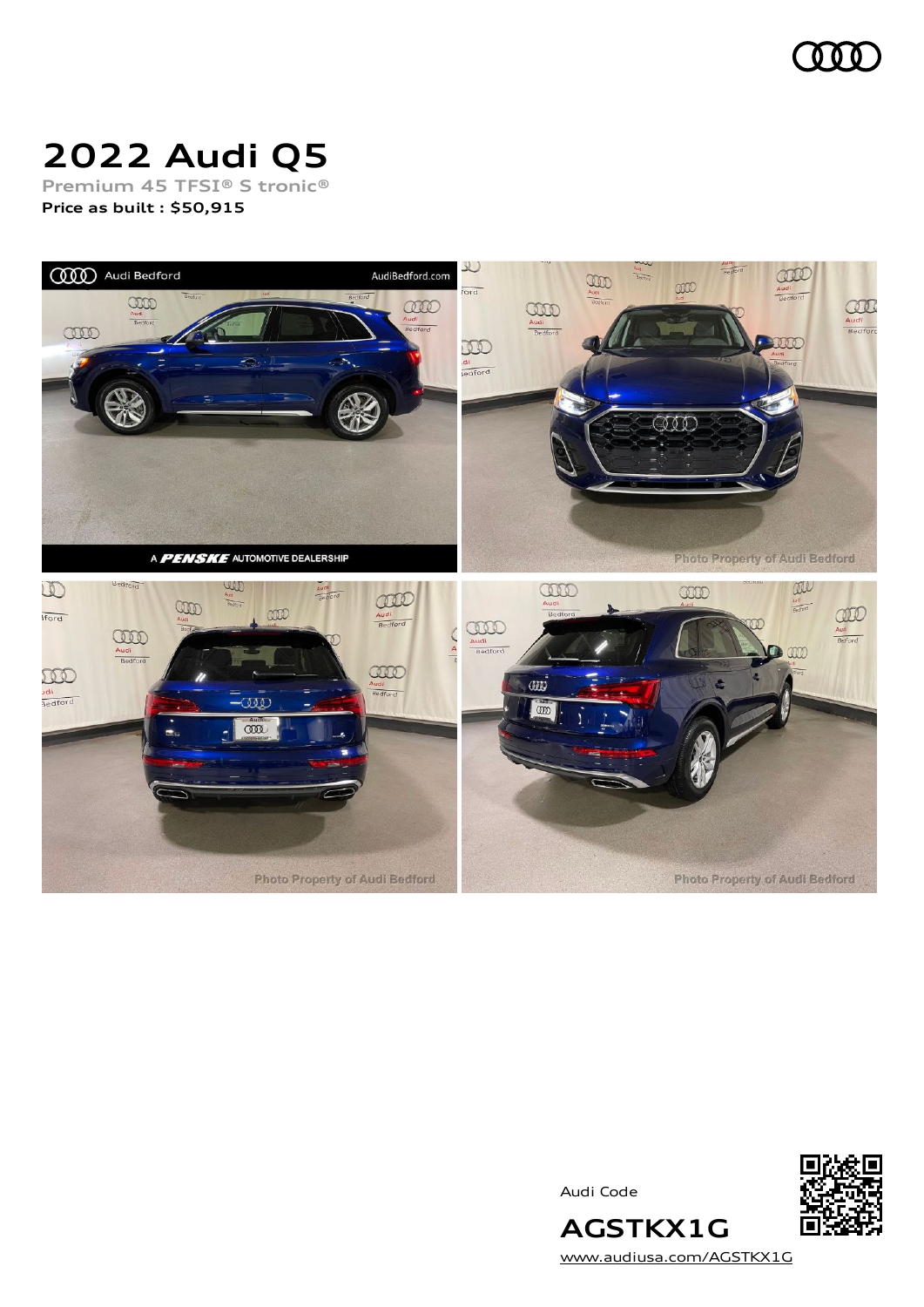### **Summary**

**Audi 2022 Audi Q5** Premium 45 TFSI® S tronic®

**Price as buil[t](#page-10-0)** \$50,915

### **Exterior colour**

Navarra Blue metallic

### **Interior colour**

| Seats     | Rock Gray with Granite Gray<br>stitching |
|-----------|------------------------------------------|
| Dashboard | Black-Rock Gray                          |
| Carpet    | Black                                    |
| Headliner | Gray                                     |



#### **Further Information**

| Type of vehicle | Used car    |
|-----------------|-------------|
| Mileage         | 1,000 miles |
| Warranty        | No          |

**Audi Code** AGSTKX1G

**Your configuration on www.audiusa.com** [www.audiusa.com/AGSTKX1G](https://www.audiusa.com/AGSTKX1G)

**Commission number** d920a62c0a0e09716b1d

### **Technical Specifications**

| Engine type                  | 2.0-liter four-cylinder                       |
|------------------------------|-----------------------------------------------|
| stroke                       | Displacement/Bore and 1,984/82.5 x 92.8 cc/mm |
| Max. output                  | 261 HP                                        |
| Torque                       | 273 lb-ft@rpm                                 |
| Top track speed              | 130 mph $1$                                   |
| Acceleration (0 - 60<br>mph) | 5.7 seconds                                   |
| Recommended fuel             | Premium                                       |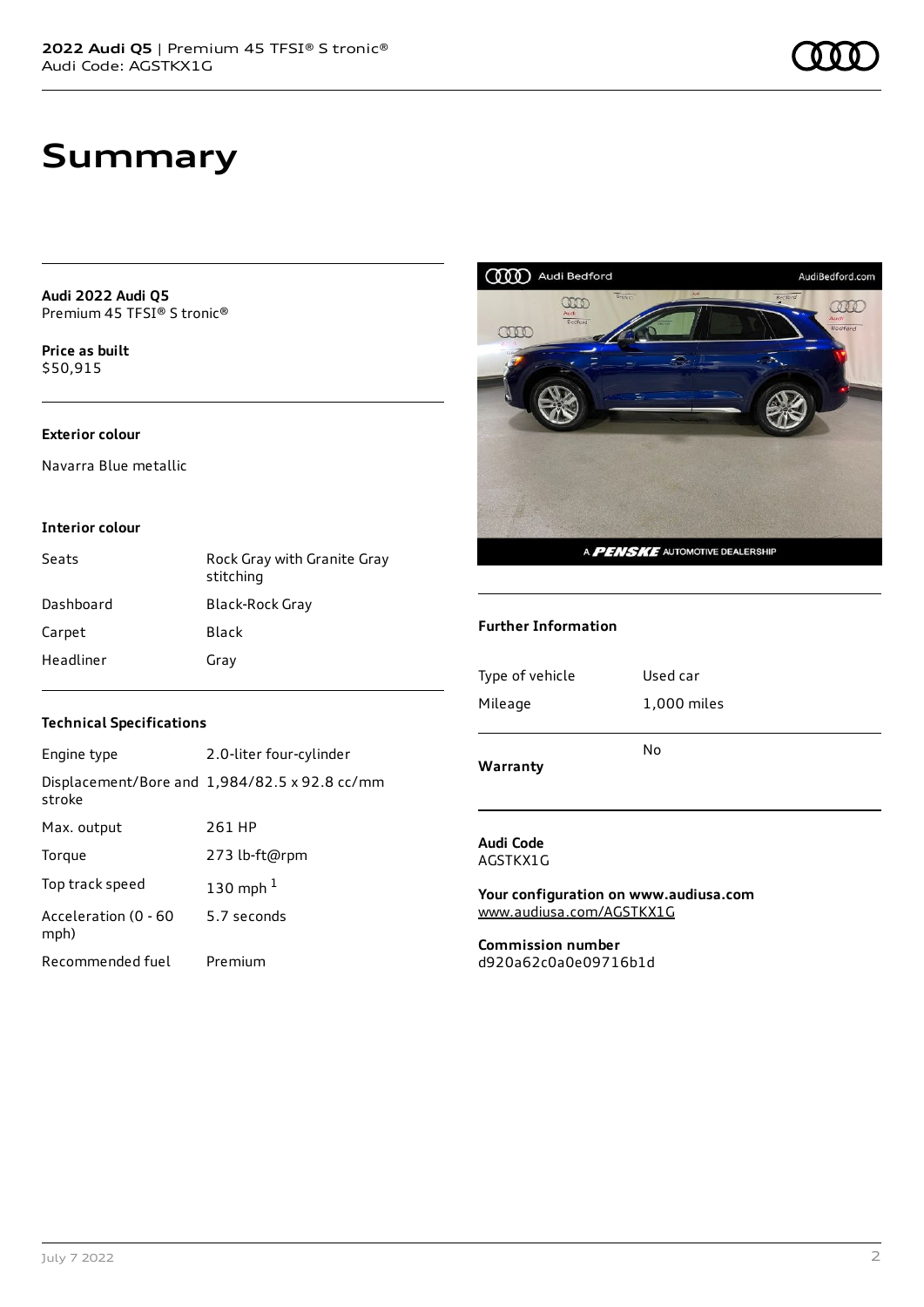## **Equipment**

Navarra Blue metallic

Convenience package

Power-adjustable, auto-dimming, power-folding, heated exterior side mirrors with memory

Power panoramic sunroof

SiriusXM® with 90-day All Access trial subscription

Audi advanced key-keyless start, stop and entry







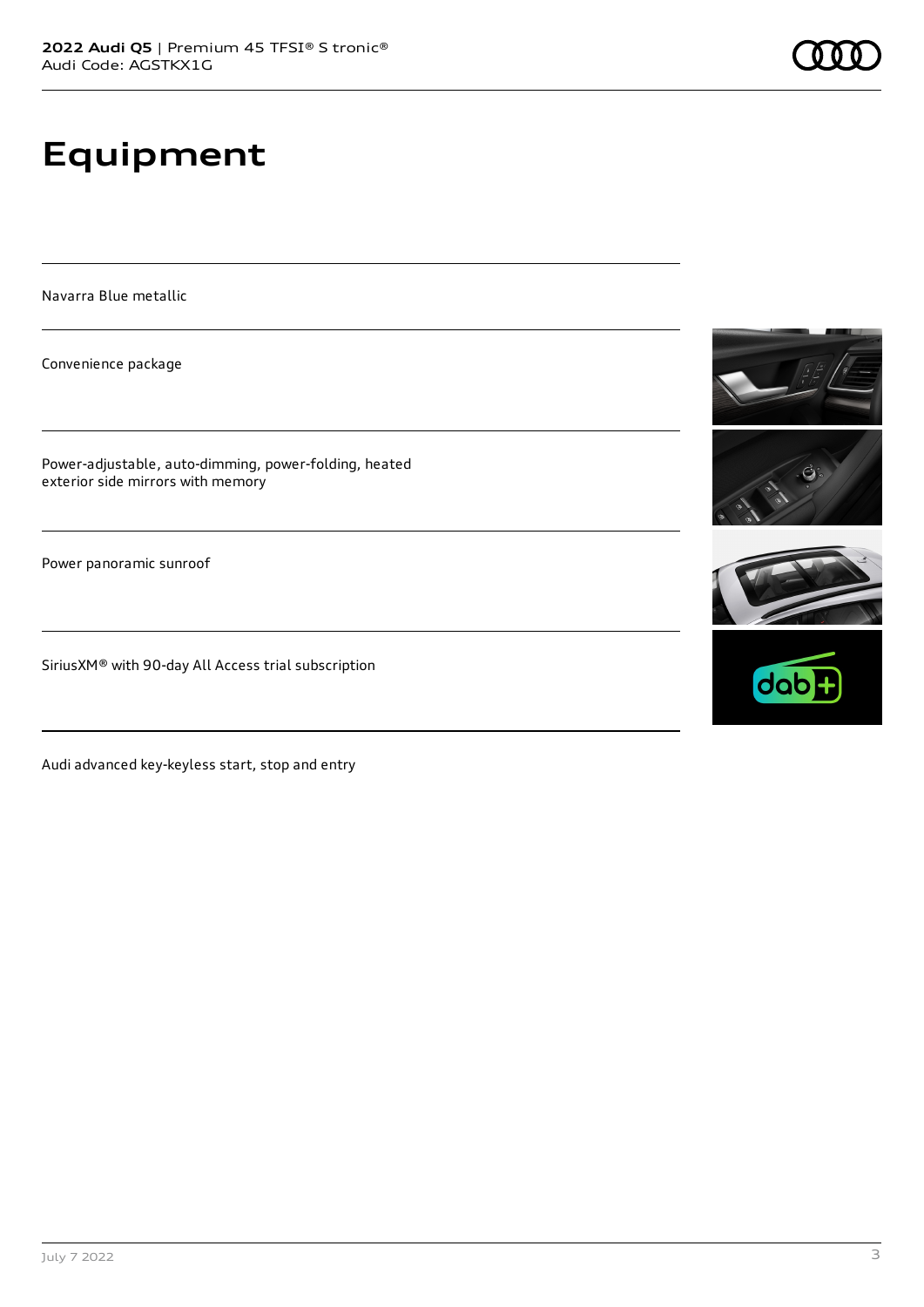**(1/2)**

### **Standard features**

### **Safety and Security**

| 4UB             | Driver and front passenger airbags                              |
|-----------------|-----------------------------------------------------------------|
| UH1             | Electromechanical parking brake                                 |
| 8T2             | Cruise control system                                           |
| VC <sub>2</sub> | Garage door opener (Homelink®)                                  |
| 4H5             | Electronic rear child door locks                                |
| OZ7             | Speed-sensitive electromechanical power<br>steering system      |
| 7K6             | Tire-pressure monitoring system                                 |
| 4X3             | Advanced Airbag Protection System                               |
| 3B7             | Lower Anchors and Tethers for Children<br>(LATCH) in rear seats |
|                 |                                                                 |

### **Exterior**

| 1D8             | Trailer hitch provision                 |
|-----------------|-----------------------------------------|
| 1S1             | Tool kit and floor jack                 |
| 1 B A           | Standard suspension                     |
| 3S1             | Aluminum roof rails                     |
| 513             | Tailgate roof spoiler                   |
| 8IT             | Full LED headlights with DRL signature  |
| HX <sub>2</sub> | 235/60 R18 all-season tires             |
| 8VM             | LED taillights with dynamic turn signal |
| 4KC             | Heat-insulating side and rear windows   |
| 47B             | Aluminum trim around exterior windows   |
| CB5             | 18" 5-arm turbine design wheels         |
|                 |                                         |

### **Interior**

QE1 Storage package

| <b>Interior</b>  |                                                                                            |
|------------------|--------------------------------------------------------------------------------------------|
| 4M3              | Four beverage holders                                                                      |
| VT5              | Illuminated aluminum door sill inlays with S<br>badging                                    |
| 6N)              | Light cloth headliner                                                                      |
| <b>9AO</b>       | Three-zone automatic climate control<br>system                                             |
| 417              | Auto-dimming interior rear view mirror with<br>digital compass and Integrated Toll Module® |
| 001              | LED interior lighting package                                                              |
| 6E3              | Front center armrest                                                                       |
| 7F <sub>9</sub>  | Leather-wrapped gear selector                                                              |
| 4F7              | Power tailgate                                                                             |
| 5XF              | Driver and front-passenger extendable sun<br>visors with illuminated vanity mirrors        |
| 3NS              | Sliding, split folding 40/20/40 rear<br>seatbacks with adjustable recline                  |
| N <sub>1</sub> P | Leather seat covers                                                                        |
| 4A3              | <b>Heated front seats</b>                                                                  |
|                  |                                                                                            |

| Brown Walnut Wood inlays |
|--------------------------|
|                          |

### **Infotainment and Driver Assistance**

| 6K9             | Audi pre sense <sup>®</sup> city                                                   |
|-----------------|------------------------------------------------------------------------------------|
| 2H1             | Audi drive select                                                                  |
| IU1             | Audi smartphone interface                                                          |
| IW3             | Audi connect® CARE assistance and security<br>services (limited time subscription) |
| 7X <sub>2</sub> | Parking system plus                                                                |
| 7W3             | Audi pre sense <sup>®</sup> basic and rear                                         |
| KA7             | Rear view camera                                                                   |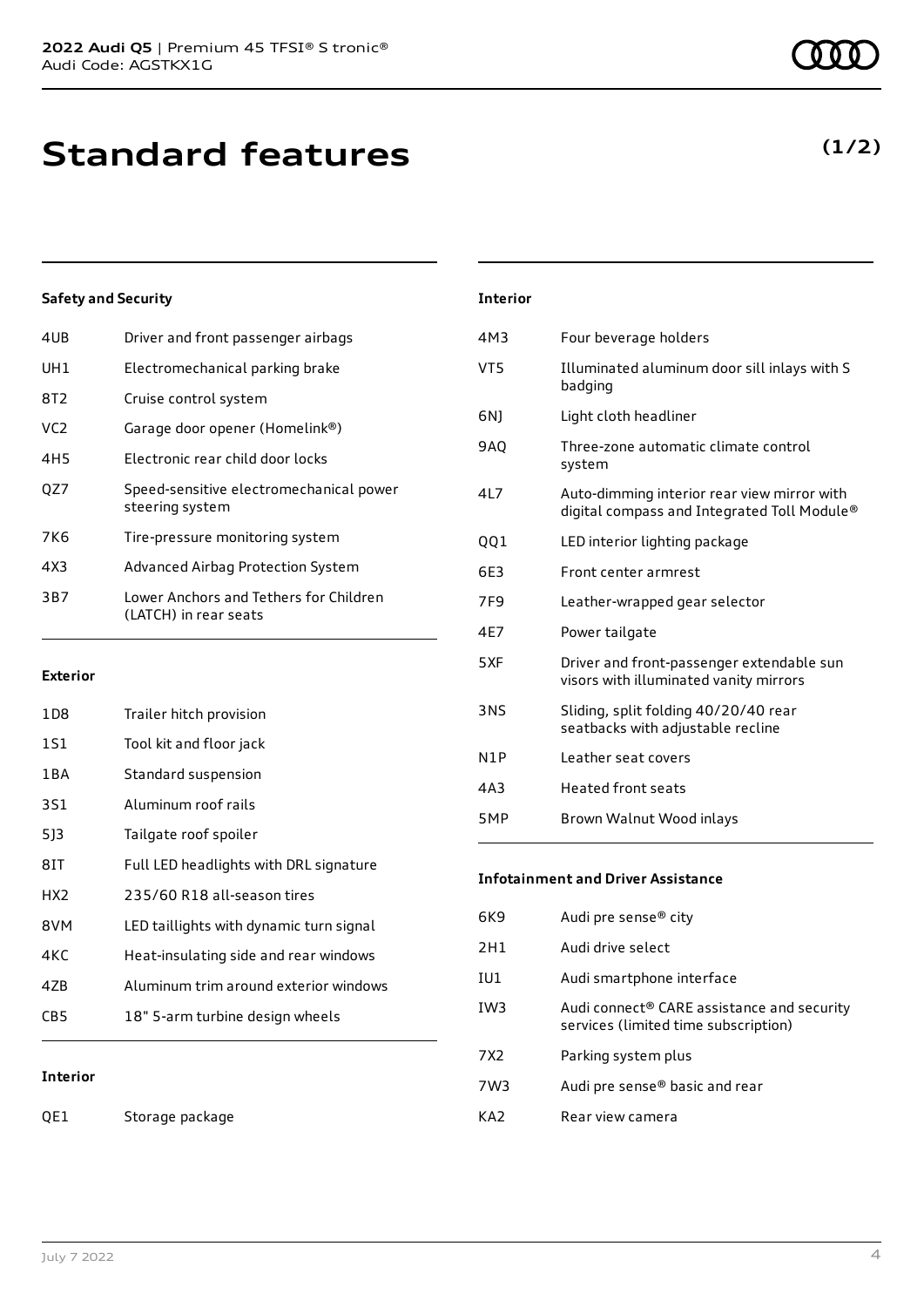## **Standard features**

### **Infotainment and Driver Assistance**

| 8G1 | High beam assist                                                  |
|-----|-------------------------------------------------------------------|
| 9VD | Audi sound system                                                 |
| 9S7 | 7.0" color driver information system                              |
| 7Y1 | Audi side assist                                                  |
| 613 | Audi active lane assist                                           |
| 9ZX | Preparation for mobile phone (Bluetooth®)<br>with streaming audio |

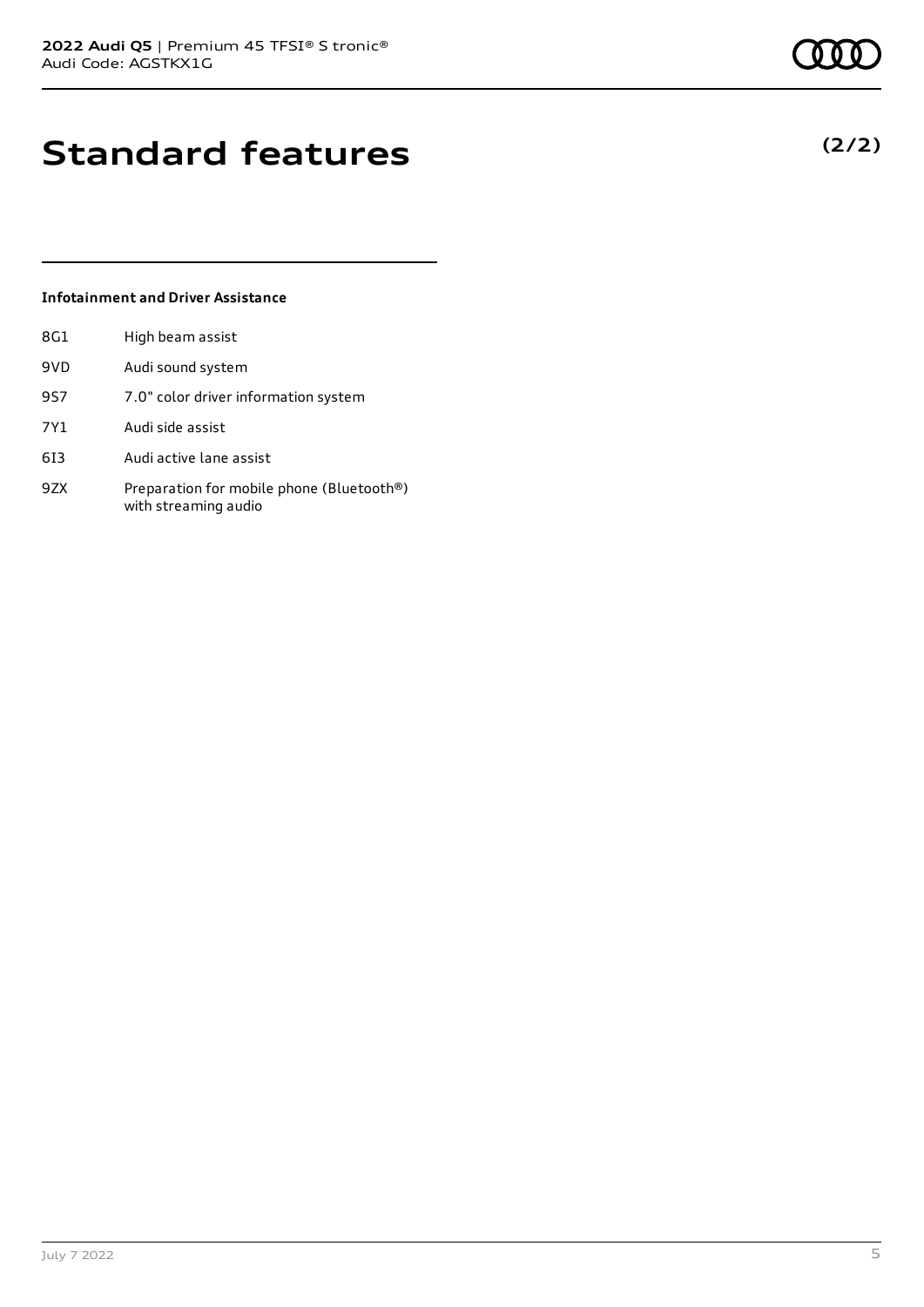### **Dealer remarks**

2022 Audi Q5 Premium S Line quattro Clean CARFAX. Odometer is 2914 miles below market average! 23/28 City/Highway MPG

Come see our state of the art showroom which is the largest of all Audi dealers in Ohio! Our Service Department is unmatched with more Audi Certified technicians than any other Audi dealer in the Buckeye state! Get your service appointment placed sooner with Audi Bedford! For your convenience, we have one of the largest fleet of Audi loaner vehicles in the state for you to use while we service your vehicle. Call our friendly staff today to learn about our latest Audi specials, demo a car, get details on any vehicle, request a brochure, discuss your trade-in or even talk financing on your next car. We are here to help you. Still deciding on which Audi you'd like to be driving? Are you comparing lease programs or internet specials? Maybe you simply want the best price on a new or used car? For all of this and more, look no further than Audi Bedford. Our team of Audi Brand Specialists are professionals and pride themselves on offering you a no-pressure environment, with the quality you expect from a Penske Automotive dealership. We look forward to helping you with your next purchase!Current service loaner, mileage may not be accurate -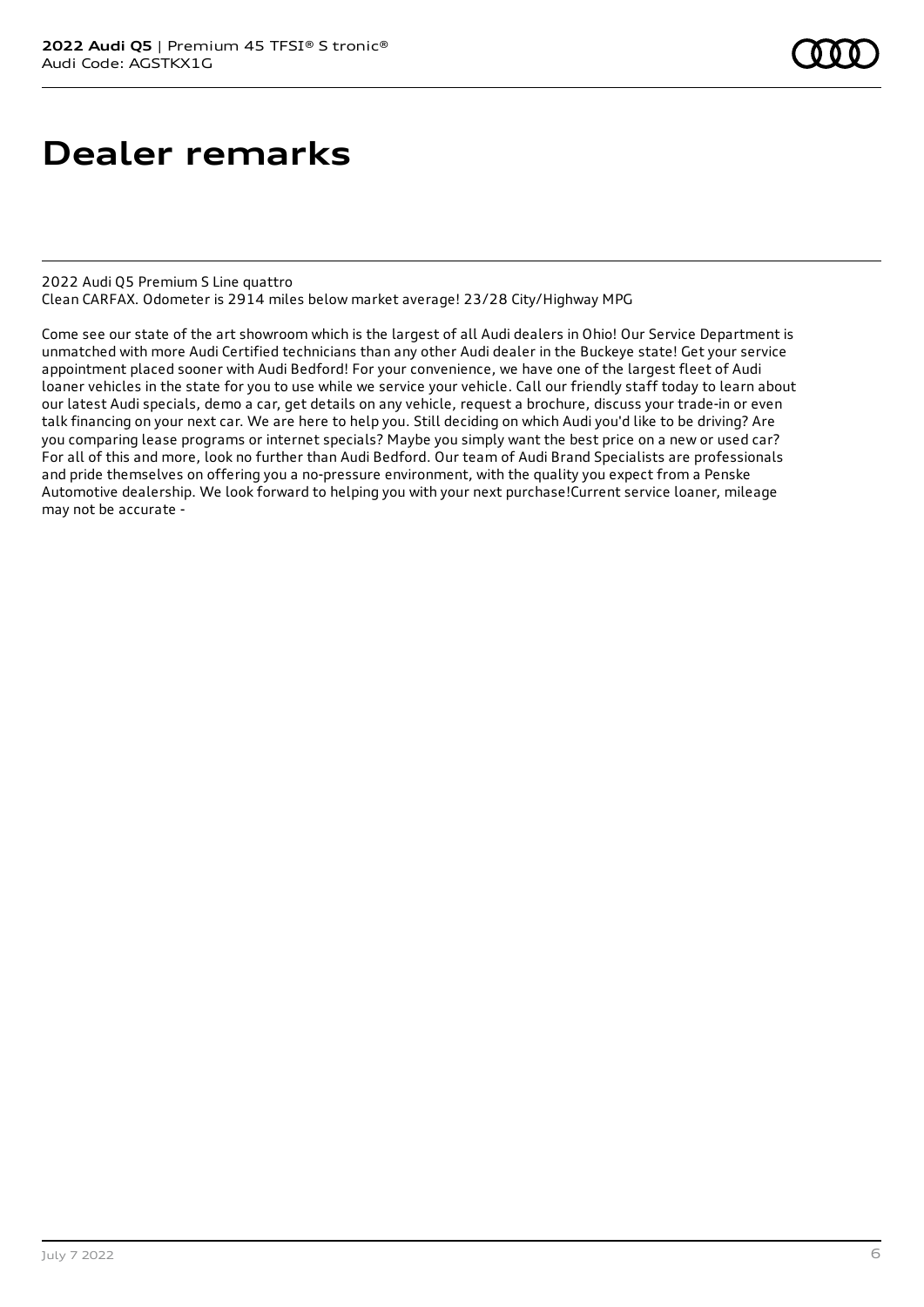**Technical Specifications**

#### **Engineering | Performance**

| Engine type                                 | 2.0-liter four-cylinder                                               | Steering             |
|---------------------------------------------|-----------------------------------------------------------------------|----------------------|
| Power Level                                 | 45                                                                    |                      |
| Max. output                                 | 261 HP                                                                | Turning d<br>to-curb |
| Displacement                                | 2.0 l                                                                 | Steering             |
| Towing capacity                             | 4,400 lb                                                              |                      |
| Torque                                      | 273 lb-ft@rpm                                                         | <b>Suspensi</b>      |
| Valvetrain                                  | 16-valve DOHC with Audi valvelift<br>system and variable valve timing | Front axl            |
| Acceleration (0 - 60<br>mph)                | 5.7 seconds                                                           | Rear axle            |
| Engine block                                | Cast-iron                                                             |                      |
| Induction/fuel injection Turbocharged/TFSI® |                                                                       | <b>Brakes</b>        |
| Cylinder head                               | Aluminum-alloy                                                        | Front bra            |
| stroke                                      | Displacement/Bore and 1,984/82.5 x 92.8 cc/mm                         | Rear bral            |
| Top track speed <sup>1</sup>                | $130$ mph                                                             | <b>Body</b>          |

### **Electrical system**

Hybrid engine 12-volt Mild Hybrid Electric Vehicle (MHEV) technology

### **Transmission | Drivetrain**

| Drivetrain type | quattro <sup>®</sup> all-wheel drive with ultra <sup>®</sup><br>technology |
|-----------------|----------------------------------------------------------------------------|
| Transmission    | Seven-speed S tronic <sup>®</sup> dual-clutch<br>automatic transmission    |

| <b>Steering</b>                            |                                                  |
|--------------------------------------------|--------------------------------------------------|
| Steering type                              | Electromechanical progressive<br>steering system |
| Turning diameter, curb- 38.7 ft<br>to-curb |                                                  |
| Steering ratio                             | 15.9:1                                           |
| <b>Suspension</b>                          |                                                  |
| Front axle                                 | Five-link                                        |
| Rear axle                                  | Five-link                                        |
| <b>Brakes</b>                              |                                                  |
| Front brakes                               | 13.3 (ventilated disc) in                        |
| Rear brakes                                | 13.0 (ventilated disc) in                        |

#### **Body**

Material Lightweight technology—multimaterial construction (steel and aluminum)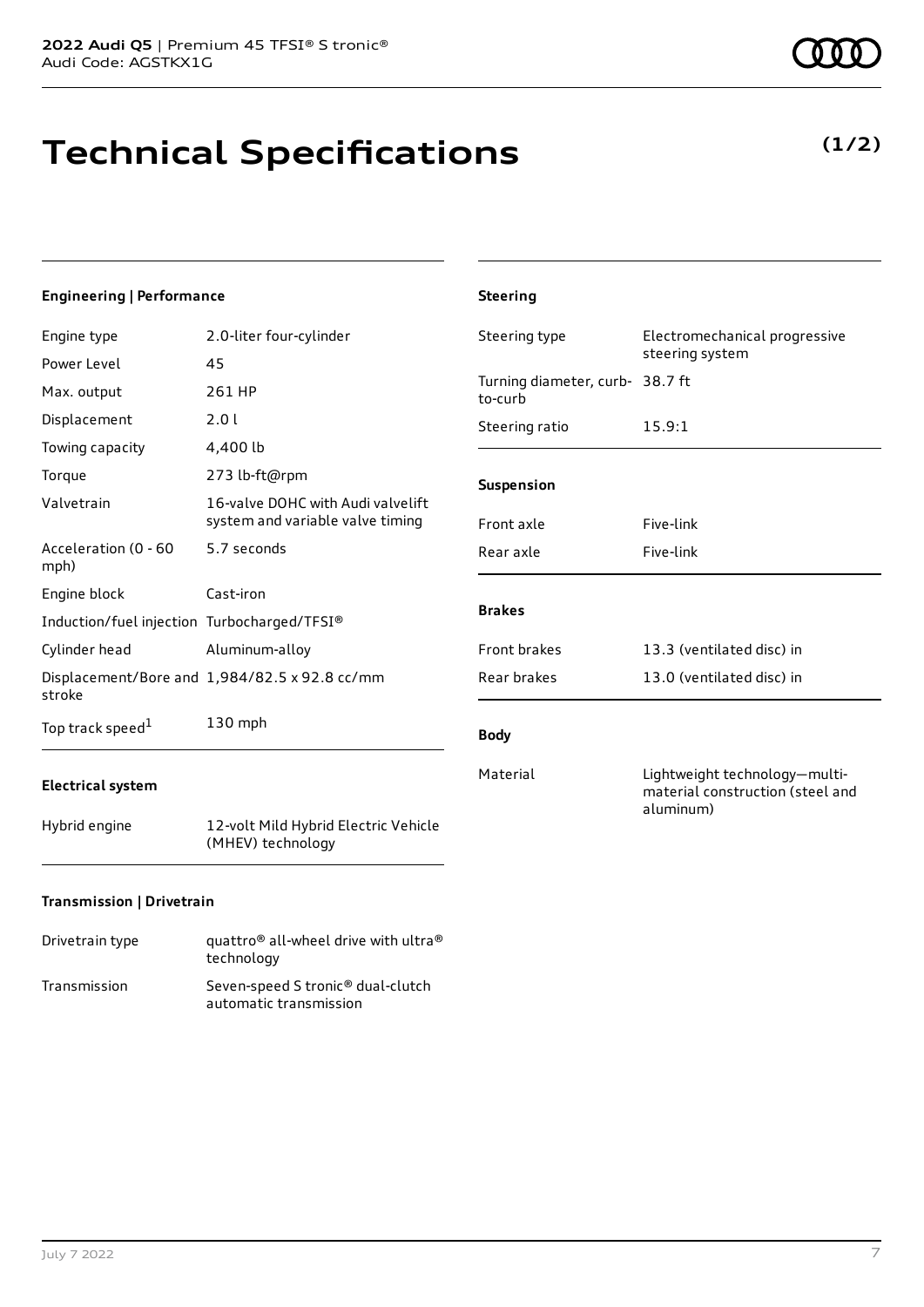# **Technical Specifications**

### **Exterior Measurements**

| Height                           | 65.5 in  |
|----------------------------------|----------|
| Overall width without<br>mirrors | 74.5 in  |
| Length                           | 184.3 in |
| Wheelbase                        | 111.0 in |
| Drag coefficient                 | .32 Cw   |
| Overall width with<br>mirrors    | 84.2 in  |
| Track rear                       | 63.3 in  |
| <b>Track front</b>               | 63.6 in  |
| Curb weight                      | 4,079 lb |

#### **Interior measurements**

| Seating capacity                          | 5                                                  |
|-------------------------------------------|----------------------------------------------------|
| Shoulder room, rear                       | 56.5 in                                            |
| Head room with front<br>sunroof           | 38.1 in                                            |
| Leg room, rear                            | 38.0 in                                            |
| Shoulder room, front                      | 57.7 in                                            |
| Head room with rear<br>sunroof            | 37.7 in                                            |
| Head room, rear                           | 39.3 in                                            |
| Leg room, front                           | 40.9 in                                            |
| Head room, front                          | 39.6 in                                            |
| Cargo volume, rear<br>seatbacks up/folded | 25.8/54.0 (25.6/53.5 with<br>sunroof) cu ft, cu ft |

### **(2/2)**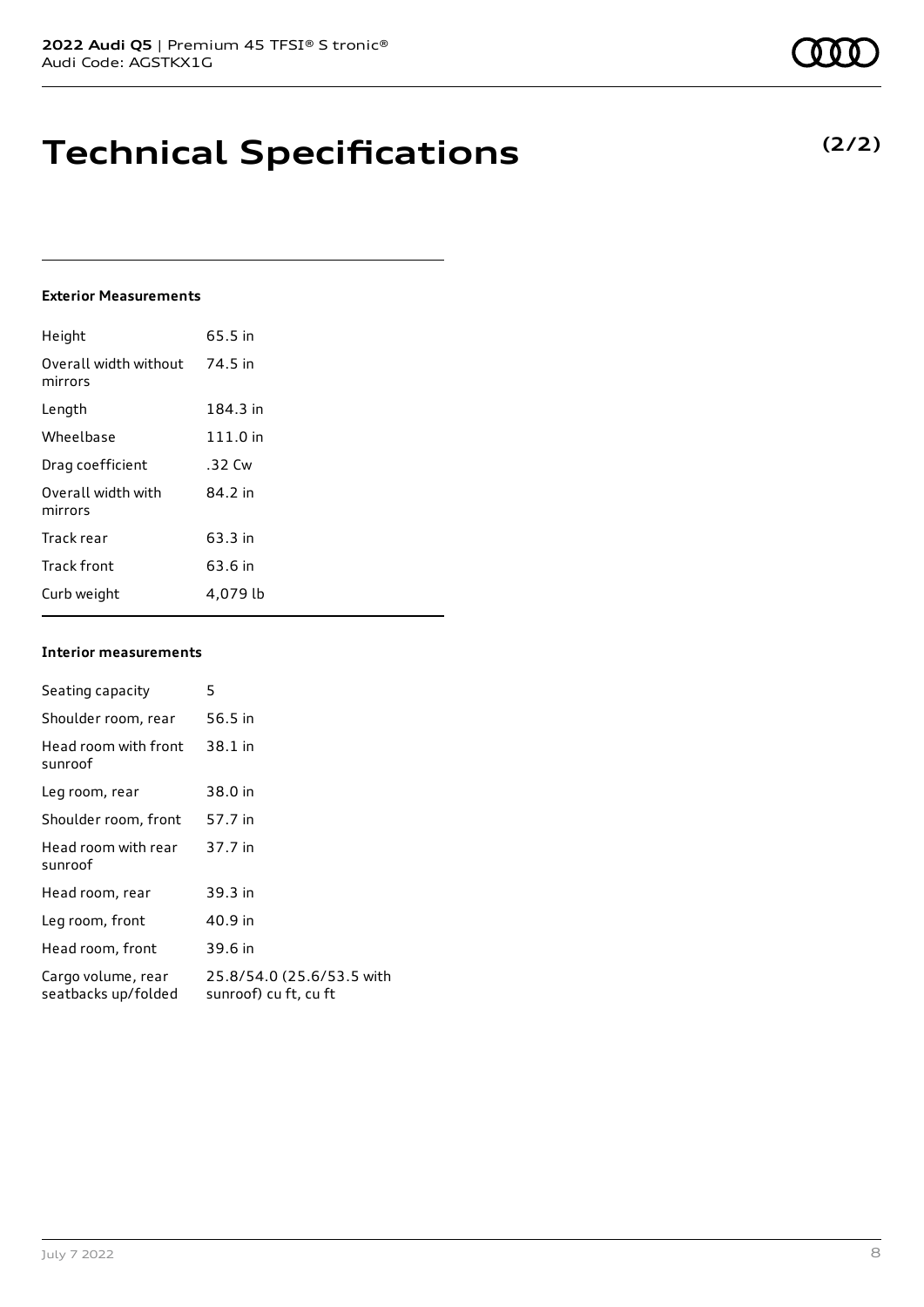### **Consumption- and emission**

### **Consumption by NEDC**

| urban       | $23$ mpg |
|-------------|----------|
| extra-urban | 28 mpg   |
| combined    | 25 mpg   |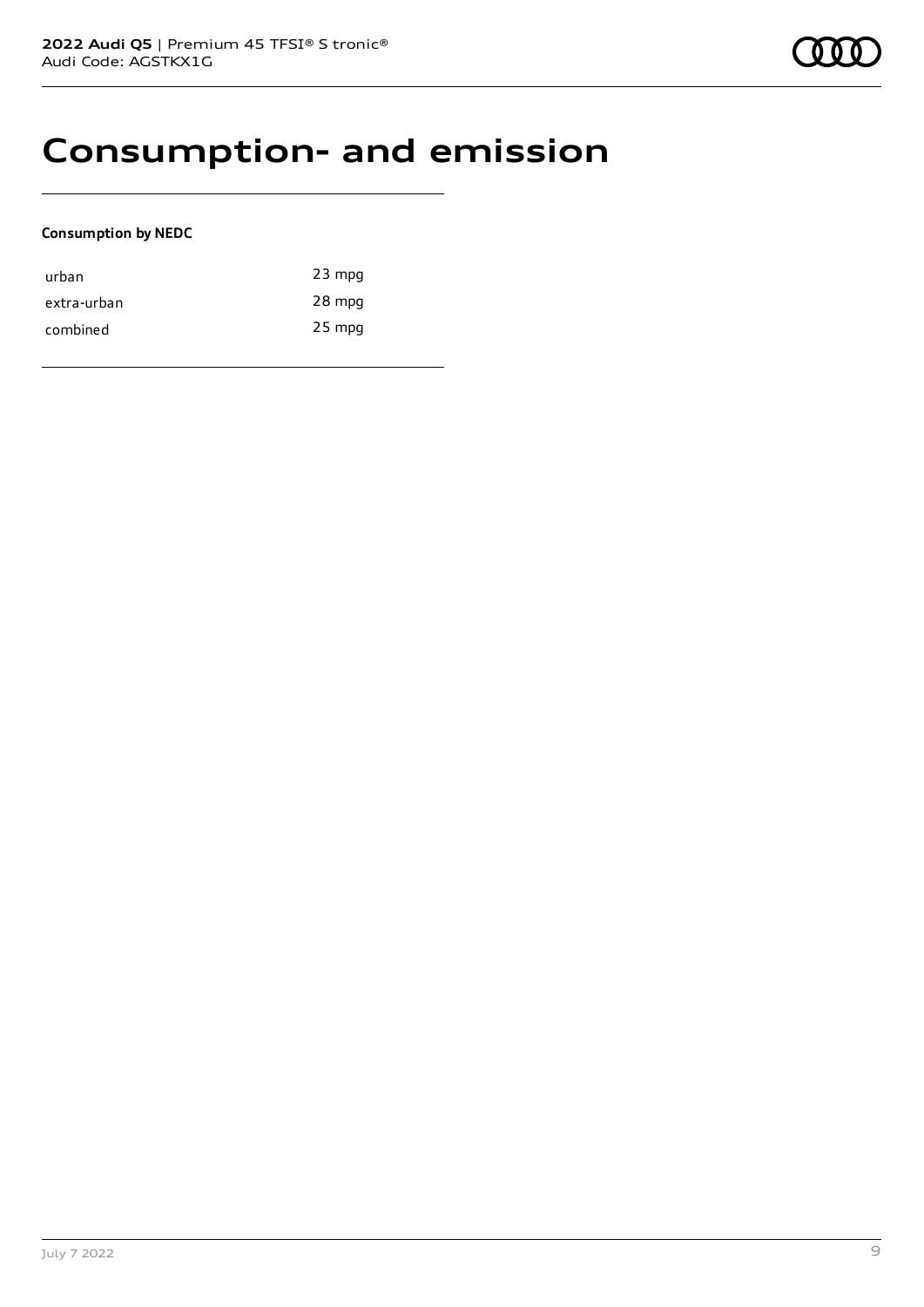

### **Contact**

Dealer **Audi Bedford**

19400 Rockside Rd 44146 Bedford OH

Phone: +14402324700 FAX: 4402325354

www: [https://www.bedfordaudioh.com](https://www.bedfordaudioh.com/)